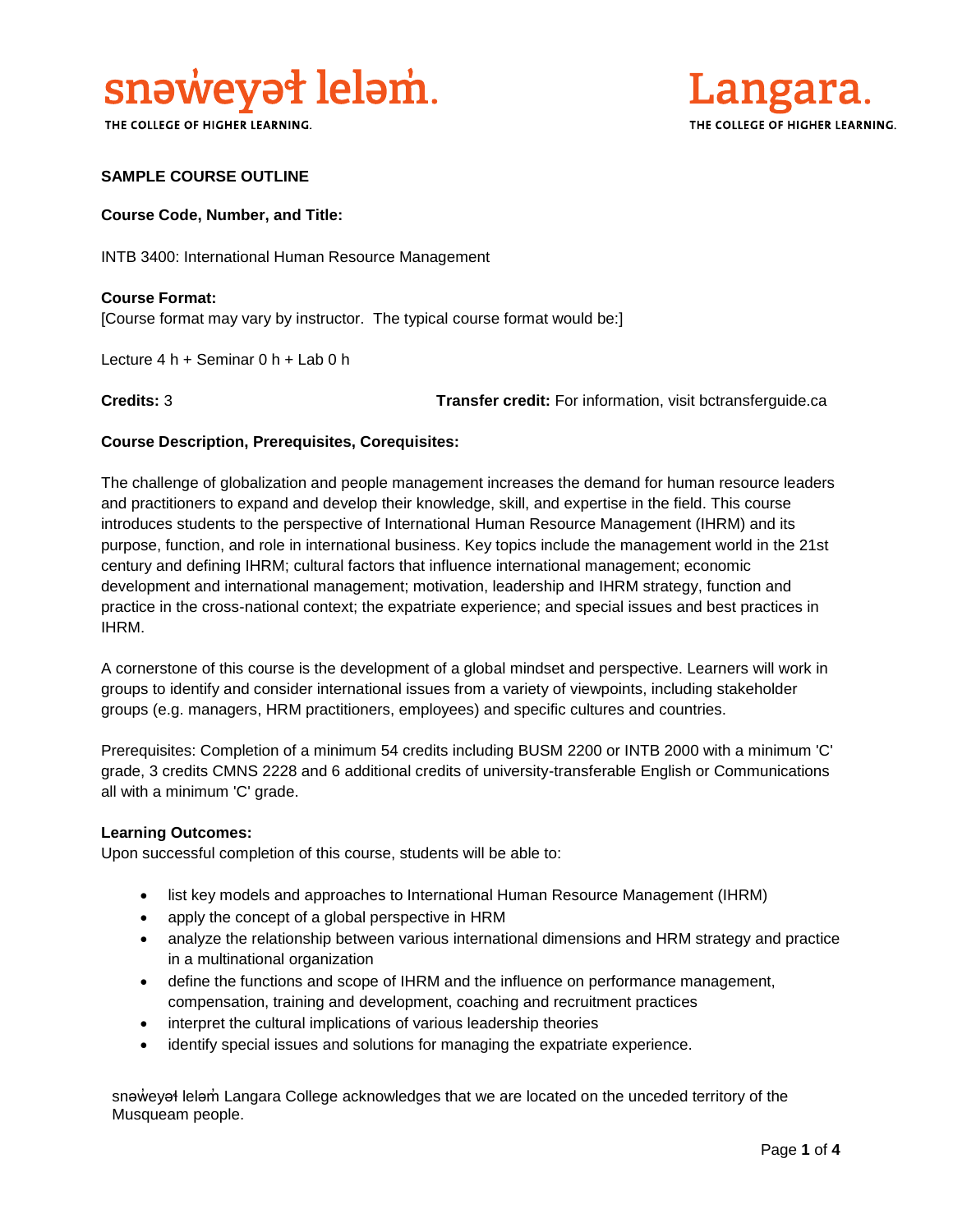

THE COLLEGE OF HIGHER LEARNING.



# **Instructor(s): TBA Office: TBA Phone: 604 323 XXXX Email: TBA**

**Office Hours: TBA** 

## **Textbook and Course Materials:**

[Textbook selection may vary by instructor. An example of texts and course materials for this course might be:}

Dowling, Peter, Festing, Marion. "International Human Resource Management", 6<sup>th</sup> edition. Nelson. 2013.

Note: *This course may use an electronic (online) instructional resource that is located outside of Canada*  for mandatory graded class work. You may be required to enter personal information, such as your name *and email address, to log in to this resource. This means that your personal information could be stored on servers located outside of Canada and may be accessed by U.S. authorities, subject to federal laws. Where possible, you may log in with an email pseudonym as long as you provide the pseudonym to me so I can identify you when reviewing your class work.* 

**Assessments and Weighting: Final Exam** 25% **Other Assessments %** (An example of other assessments might be:) %

Midterm Exam: 35% Assignments: 15% Project: 15% Participation: 10%

Additional Information:

Number of assignments: 1 group project

Participation format: Attendance + completion of in class activities

Number and type of writing assignments: Case analyses and term projects

**Grading System:** Letter grade Specific grading schemes will be detailed in each course section outline.

Passing grade: D

*This generic outline is for planning purposes only.*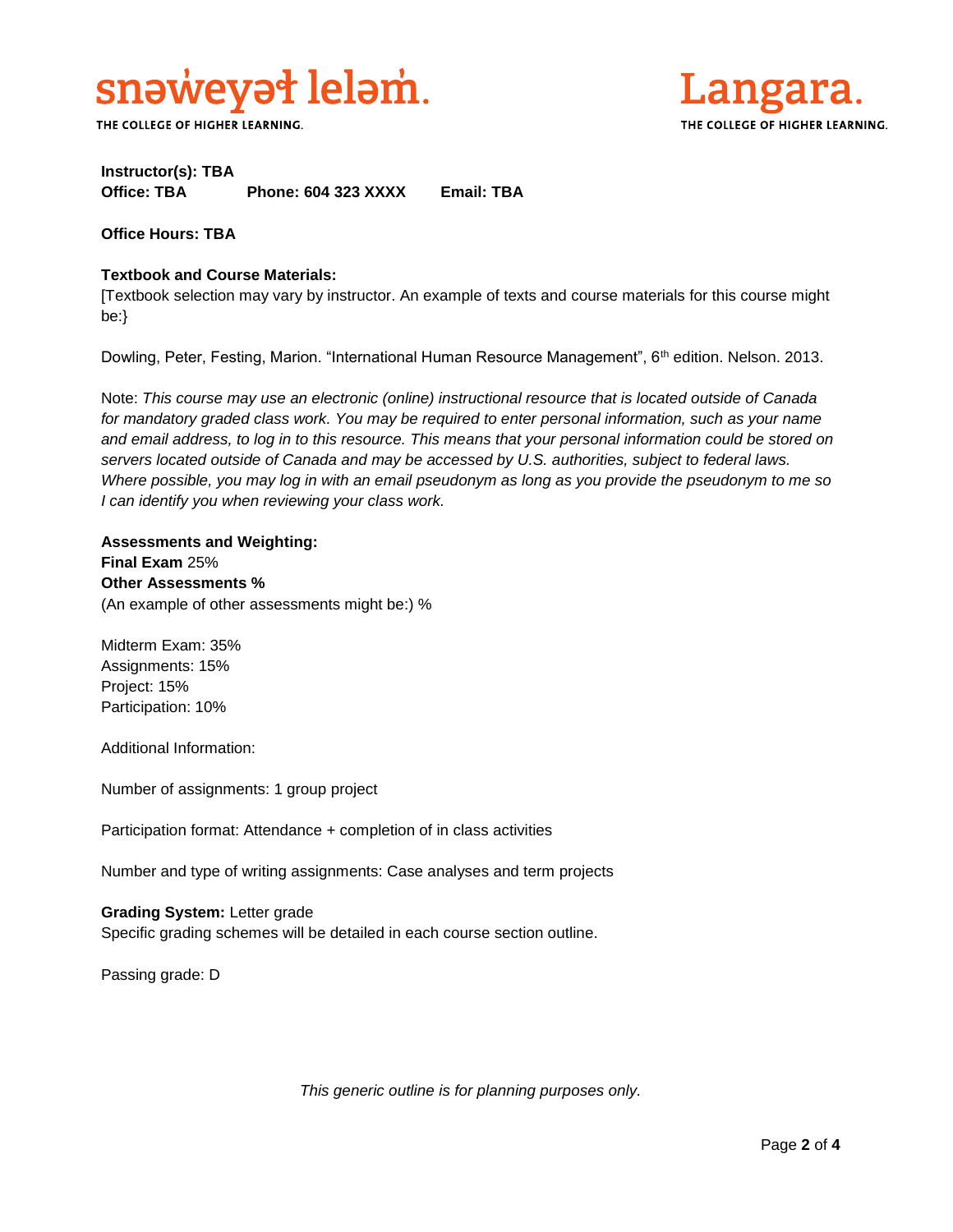# snaweyat lelam.

THE COLLEGE OF HIGHER LEARNING.



# **Topics Covered:**

[Topics covered may vary by instructor. An example of topics covered might be:]

Week 1. Introduction and Course Overview; Key Concepts and Approaches; Global Perspective and Global Citizen Mindset (Supplemental Readings Course Pack)

Week 2. The Management World in the 21st Century: Globalization and its Future; Meaning of Globalization for Managers; Cross-national Convergence and Divergence; Defining IHRM and HRM Strategy

(Punnett Ch 1)

The Cultural Environment: Defining Culture; Cultural Values Models and Survey Tools; Beyond National Culture – Sub-cultures, Overlapping Cultures; Cultural Values for International Managers (Punnett Ch 2)

Week 3. Politics, History and Geography – Role in International Management: Political Risk Assessment and Management; Cultural, historical and geographic factors that influence management approaches (Punnett Ch 3 & Ch 4)

Week 4. Language and Religion in International Management: Managing Language Differences, Major Religions of the World and Expression of Religion (Punnett Ch 5)

Week 5. Economic Development and the Management of Organizational Behaviour and Human Resources: Understanding Development Issues; Characteristics of Developing Countries; Culture, Politics and Development

(Punnett Ch 6)

Week 6. Functions and Scope of International HRM: Strategy, Practice, Issues and Challenges (Supplemental Readings Course Pack)

Performance Management & Compensation: Motivation in a Cross-National Context: North American Motivation Theories; Rewards, Goals, Expectations and Equity and Impact on IHRM compensation practices

(Punnett Ch 7 and Supplemental Readings Course Pack)

Week 7. Performance, Training and Development: Global Trends; Management Training and Development in Europe (Supplemental Readings Course Pack)

Coaching Across Cultures: Performance and Development; Corporate and Professional Association Mentoring Programs

(Supplemental Readings Course Pack)

*This generic outline is for planning purposes only.*